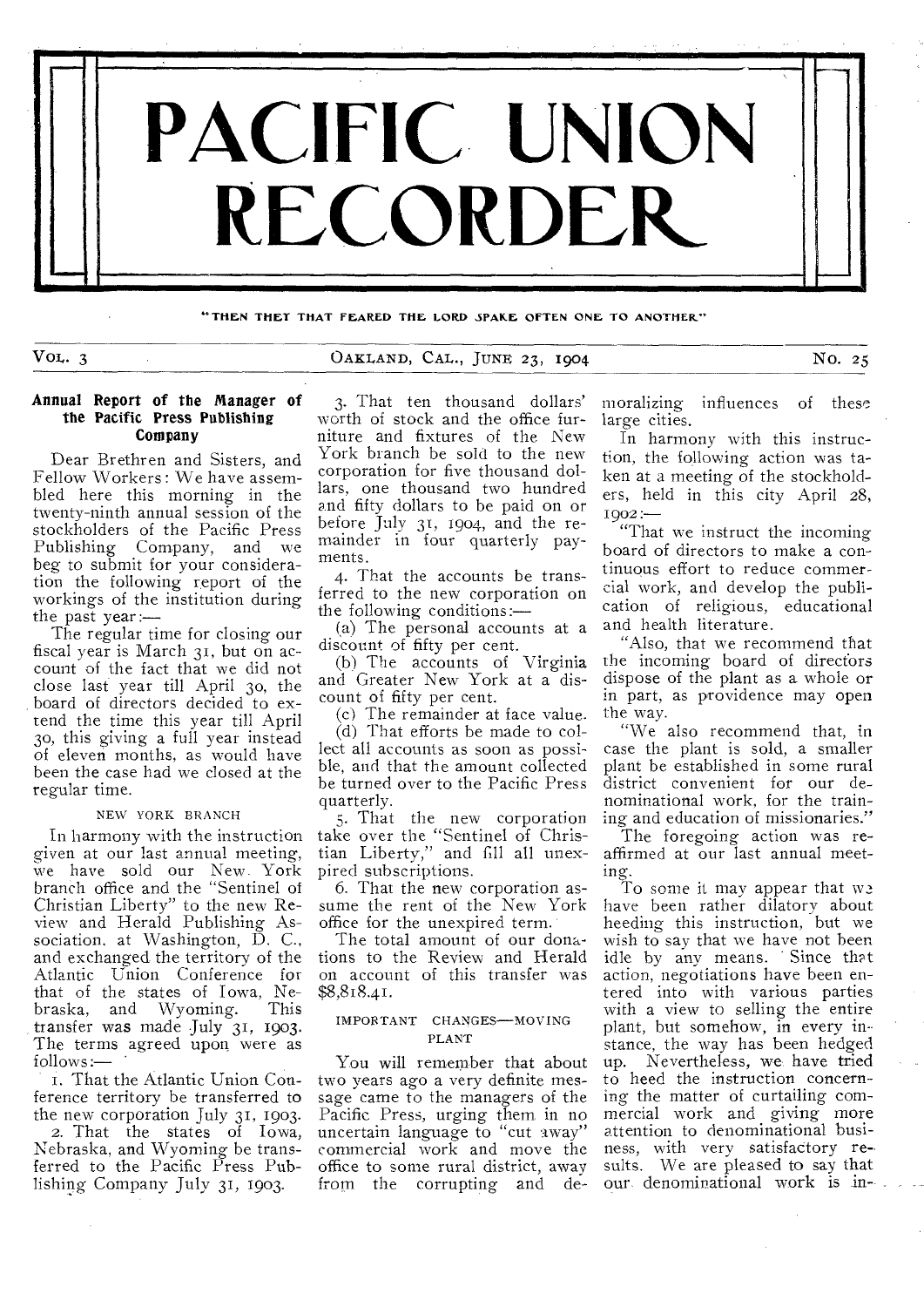creasing right along, and the outlook is very encouraging.

Until quite recently, we have felt that we could not move into the country until we sold this plant, buildings and all, but, the way being hedged up as it has been, we finally decided to consider the advisability of moving the machinery, etc., and selling the real estate when we could.

We are in a splendid location, viewed simply from a business standpoint, and there is no question but what the buildings can be disposed of to advantage as soon as they are vacated.

After careful consideration and looking at various places, we finally decided to locate the plant at Mountain View, Cal. This is a small place about thirty-nine miles south of San Francisco, and eleven miles from San Jose, on the main line of the Southern Pacific railroad running from Los Angeles to San Francisco. It is a rural district, and a very desirable location, not only for the plant, but also for our employees, as it is right in the fruit belt of the famous Santa Clara Valley, and land is quite reasonable.

The incorporated town of Mountain View has only about eight hundred inhabitants, but it is surrounded by small holdings of five, ten, fifteen, and twenty-acre tracts, and settled up with a good class of people.

We have been very fortunate in securing for the factory a tract of five acres, fronting on the main line of the Southern Pacific rail-<br>road, and near the station. The road, and near the station. citizens of Mountain View have raised money to purchase this land and put in a switch and side track, so that material can be loaded and unloaded right from the cars without handling by team. This property has been donated to the Pacific Press Publishing Company. The citizens will also donate \$200 to purchase a lot on which to build our church.

To further show the interest on the part of the citizens of Mountain View in this matter, we quote the following from a letter just received from the board of trade of that place:—

"Pacific Press Pub. Co., Oakland, Cal.—Dear Sirs: The board of trade of Mountain View desires to extend to you its pleasure in -the knowledge of the fact that your publishing plant is to be removed to Mountain View in the near future, and that you are to become permanent residents of our thriving town. At its regular meeting, Thursday evening, January 21, the following resolutions were unanimously adopted:—

" 'Whereas, The Pacific Press Publishing Company, Oakland, has decided to move its entire publishing plant to this city,

"Be It Resolved, That we hereby extend to them a cordial welcome as members of our community, that we shall at all times be ready and willing to extend to them every courtesy and consideration, collectively and individually.

" 'That the secretary be instructed to mail a copy of these resolutions to the Pacific Press Publishing Company.'

"Respectfully yours,

"[Signed] H. G. Copeland, "Secretary."

Mountain View is near the lower end of San Francisco Bay, and there is a little inlet that runs up to within two miles of the city, capable of floating 20o-ton boats, thus giving us water competition. Ten passenger trains in each direction stop at this place every day. C. H. Jones.

(Concluded in next issue.)

# **THE FIELD**

# **MONTANA**

## **Ovando**

I have recently concluded a<br>ort effort at Ovando. The short effort at Ovando. meetings were held in the town hall, with a fair attendance for the size of the place. As the testing truths were presented, there was quite a scattering, as is sometimes the case where the message has been given before. The Sabbath is still the test as to whether men will "walk in His law or no." Some of the Methodists labored from house to house, seeking to undo the effect of the meetings. The time has come when the dragon is wroth.

At the close of our effort, one honest soul took a firm stand for God's truth. And, owing to her past experience in church work, we feel that she will be a help to the little company at Ovando, who have sought earnestly to give the message to their neighbors and friends. May the Lord bless the little flock at Ovando, is my prayer. The brethren donated \$8.00 to the work.

We enjoyed a special refreshing from the presence of the Lord on Sabbath, May 21. My confidence in the triumph of this last message never was greater.

W. A. Gosmer.

## **The:Montana Camp-meeting**

We reached this meeting at Townsend, June 16, and found the tents pitched and everything in readiness for the annual con-<br>ference. Elder John Holbrook ference. Elder John Holbrook and W. H. Holden pitched the large tent here a couple of weeks ago, and have been holding evening services, calling the attention of the people to the truths for this time. The interest is not large, though a few are coming out each evening. Twenty-two family tents are up, also the colored children's tent, store and book tent, dining tent, etc. About thirty, of our people are already here, and more are coming by every train.

Elder J. A. Holbrook has' charge of the camp, Brother A. E. Everett of the store and book stand, and Sister S. N. Rittenhouse of the dining-room. The daily program is as follows : $-$ 

| 6:30 A.M.    |       |                          |              |  | Breakfast.               |
|--------------|-------|--------------------------|--------------|--|--------------------------|
| 8:00         |       |                          |              |  | " "Social and Children's |
|              |       |                          |              |  | Meetings.                |
| $9:00$ "     |       | $\epsilon$               |              |  | Conference.              |
| 10:30 "      |       | $\overline{\mathcal{L}}$ |              |  | Bible Study.             |
| 1:00 P.M.    |       |                          |              |  | . Dinner.                |
| 3:00         | "     | $\epsilon$               |              |  | Preaching.               |
| $5:00^{-11}$ |       | $\sim$ 60                |              |  | Youth's Meeting.         |
| 8:00         | $-66$ | $\overline{\phantom{a}}$ |              |  | Preaching.               |
|              |       |                          | The laborers |  | expected from            |

abroad at this camp-meeting are :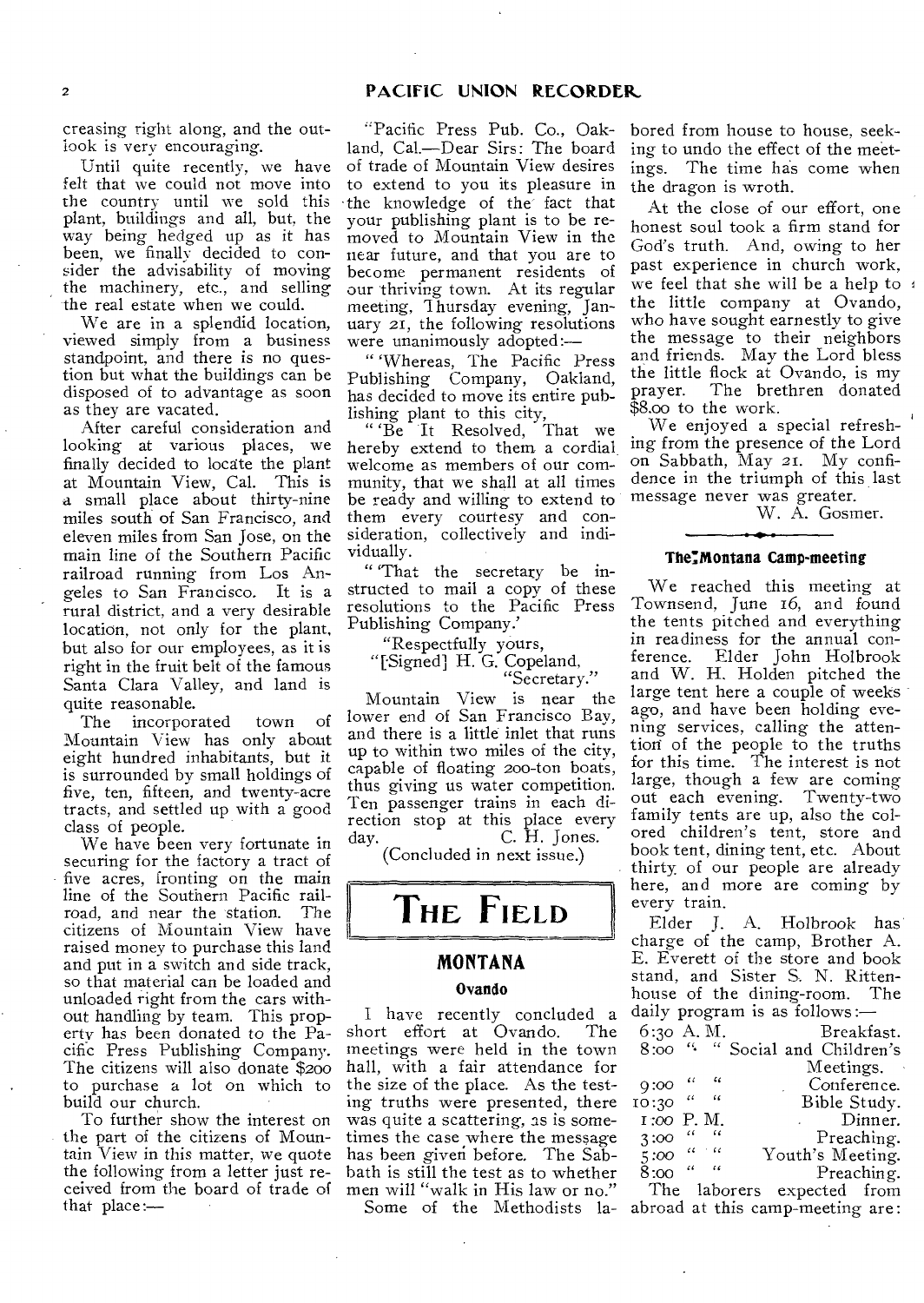Elder A. T. Jones, Prof. J. L. Kay, We have no fund with which to Dr. Silas Yarnell, and Dr. Harry Farnsworth, who is now residing in Missoula.

All those who are upon the ground seem to expect a good camp-meeting, and have come for that purpose. May God grant that all our expectations shall be to establish our intermediate realized, and that this may be the best meeting ever enjoyed in the Montana field. Further reports will be sent as the meeting progresses.

W. B. White.

## **WESTERN WASHINGTON**

## Mt. Vernon Industrial School.

Our brethren in the Western Washington Conference have been desirous of hearing something definite in regard to this school. I would say that we are ready now to give this informa-<br>tion. At our South Tacoma At our South Tacoma camp-meeting it was voted to raise \$2,00o for our intermediate schools. The larger portion of this was for the Mt. Vernon school, the lesser portion for the Vancouver school. Local boards have been appointed by the conference committees to look after these schools. The Mt. Vernon school board was called June 5, and a two days' meeting held, and plans made. Brother J. E. Van De Mark was asked to take charge of the work and the construction of the building. He is also chairman of the hoard, and is now on the ground with his family, busily engaged.

They voted to open the school on Wednesday, September 14. The school home will accommodate twenty-four pupils, and the following rates of tuition have been decided upon :—

For first five grades, \$8.0o per month; for the sixth and seventh grades, \$9.00 per month ; eighth to tenth grades, \$10 per month.

These rates include board, room, lights, fuel, and tuition. About \$5oo of this has already Our brethren will readily see that been raised. This is only onethis is the lowest possible rate fourth of what we must raise, and that can be made, and our breth-if our brethren will take up this ren should be especially prompt matter at once, we can carry on in the payment of the tuition. the work.

carry on this school except the<br>tuition. We hope our brethren We hope our brethren in the conference will remember this, and when you set aside your second tithe, turn in a large portion for the support of the schools. We will do all we can schools, and we call upon our brethren to help us and give liberally of their means. We call attention here to the special article given below. We hope all will carefully read this article and act upon it without delay.

All correspondence should be Mark, Mt. Vernon, Wash., until in this undertaking. the teacher arrives.

E. L. Stewart, Pres. Western Wash. Conf.

## Donations for the Industrial Schools in Western Washington

At the South Tacoma campmeeting the conference voted to raise \$2,000 for the industrial school work. Fifty-one dollars of this was raised on the ground, \$212 in cash pledges were made, 229 copies of "Object Lessons" were also pledged, making in all about \$50o. This does not include the pledges previously made at our Whatcom camp-<br>meeting last September. Two made at Suite Hardcom hundred and thirty dollars were pledged at that time. Owing to the delay in beginning the school work, these pledges have not been turned in. We now make an appeal to our brethren in the Western Washington Conference to send in this money just as soon as possible. If it is possible, we wish that our brethren in the northern district would send in their pledges without delay. Brethren, let us act upon this. Let us also send in the pledges promptly that were made upon the camp ground at South Ta-<br>coma. We have pledged ourcoma. We have pledged our-fice. Our people. in British Colselves to raise \$2,000 dollars. **Carl Carl** 

As the work progresses on the buildings, we will keep you posted. We will also keep the brethren posted in regard to the expenditures, so that they may know where their pledge has gone, and for what purpose. All money should be sent direct to the conference treasurer, Miss Maggie Geissler, 309 Second Avenue, North Seattle. All bills and expenditures should be sent into the office, and they will be audited by the Pacific Union Conference auditor precisely the same as all other accounts..

directed to Brother J. E. Van De ren will take an active interest I hope and pray that our breth-

E. L. Stewart.

## **BRITISH COLUMBIA**

## Our Conference Work

"Onward, Christian soldiers," is the motto of our brethren and sisters in British Columbia, and onward the work goes.

We have now added to our industries a first-class restaurant in Vancouver. Our purpose in starting this is not only to teach healthful living, but that it may be a source of revenue for our school. Our school farm is twenty-two miles from Vancouver. We are now milking twelve cows. These cows furnish all the milk, cream, and butter we need for the restaurant; not only this, but we raise our own vegetables, and we expect soon to be able to raise our own fruit, berries, etc. Our school being an industrial school, we expect the children to do much of the work on the farm, such as weeding, hoeing, and milking, thus making the school self-supporting. Our farm consists of 32o acres, and we have planned to put the school right in the center of it.

To get these enterprises started, it has cost us some sacriumbia are interested in the success of the Third Angel's Message above everything else in this world. I spoke to one brother about our need of money to pay for some stock on the farm. He said, "I will give \$50 toward it."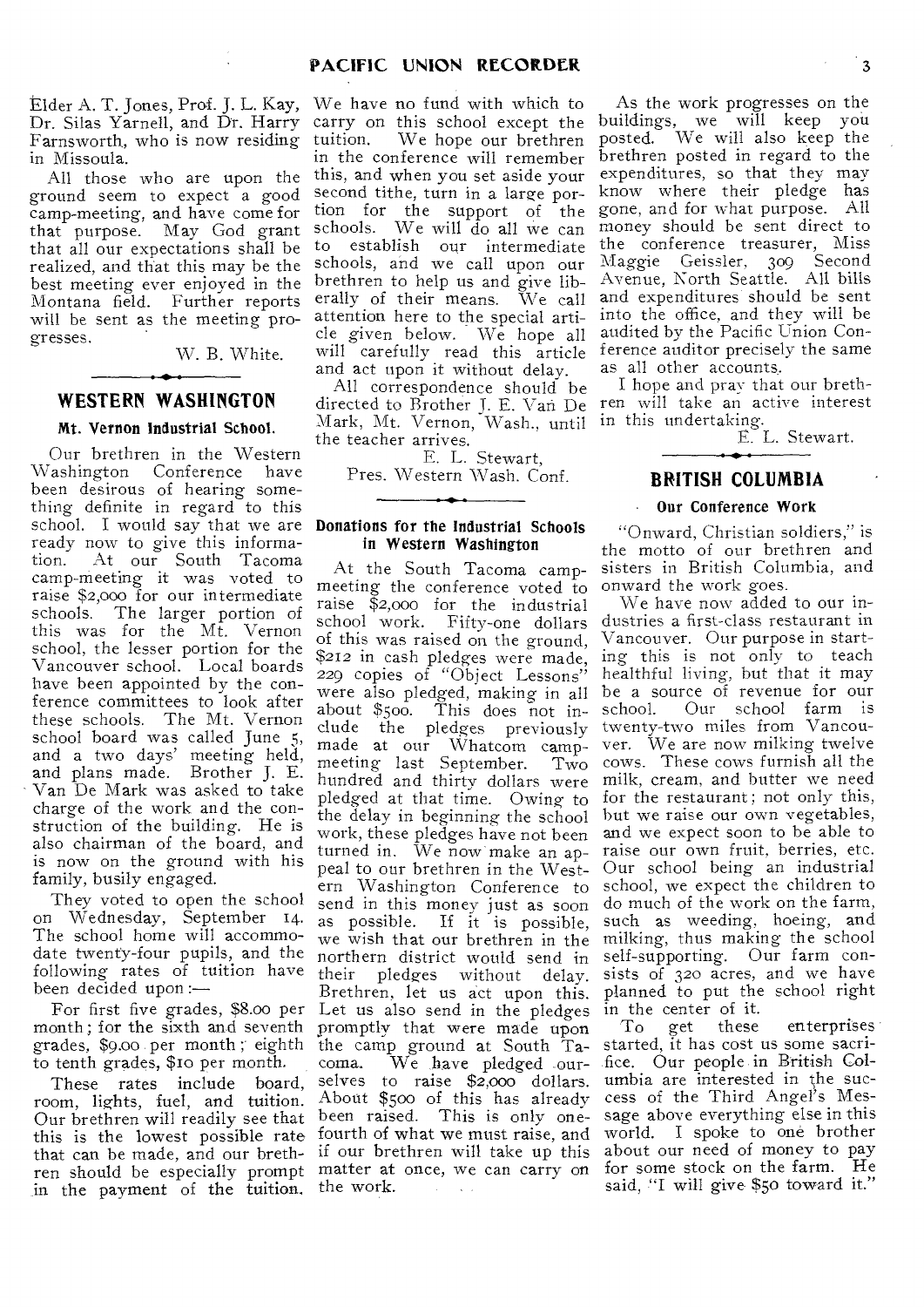This man has a wife and six children to support out of \$35 a month. This is only one instance of the way our people lift. Not only in offerings, but faithfulness is shown in the tithe.

We have largely increased our working force of late. I visited the Tacoma camp-meeting, which was indeed a glorious season. The power of God was in the camp from the beginning. The Western Washington brethren manifested a deep interest in the British Columbia work. They allowed me to select from their conference the following persons to work in British Columbia : Elder Watson, wife, and daughter, and Brother Campbell, to work among the Indians on the Skeena River (their address will be Pt. Essington, B. C.) ; Sister Margaret Shaffer, to take the ladies' treatm e'n t rooms in Vancouver; Brother Thompson, to cook in the restaurant, and Sister Thompson for the establishment of an into wait on the tables; Brother Robinson and Brother Clough, who are opening the treatment rooms in Victoria ; and Brother Wright and Brother Haffner, to take up the canvassing work in Vancouver. Not only have they assisted us in getting this band of workers, but they also have promised to pay half of Elder Watson's wages and expenses for one year. The Oregon, Upper Columbia, and Northern California Conferences have each promised to assist us in our effort among the Indians, and we wish to express our hearty thanks to these conferences.

Elder Watson and company have gone north. Brother  $\overline{O}$ . E. Davis will met them at Essington. They spent last Sabbath in Vancouver. The other workers are now at their posts. Brother G. E. Johnson arrived here this morning, and will go on to the farm to get ready for school work.

Brethren, pray for us, that we may be able to gather much fruit, and that our courage fail not. T. L. Wilson.

June I5.

"He that walketh with wise men shall be wise."

# *WESTERN* **OREGON**  Notes

Brother Ford Dodds and Brother Scharff left Portland this week to canvass Tillamook County.

Brother Covell and wife are meeting with good success in canvassing for the health books in Portland.

Brother John Oster, recently from the Walla Walla College, will join Brother Andrews in canvassing in the vicinity of Corvallis.

Brother Oberg, who has been in attendance at the Healdsburg College during the last two years, will spend his vacation canvassing in western Oregon. We welcome Brother Oberg back to his home conference.

Definite plans have been laid dustrial school in the northern part of our conference. As we have an organized school in the southern part of the state, this will afford us two intermediate schools, which will be opened in the early part of the winter.

G. W. Pettit.

## Camp-meeting Notes from Western Washington and Western Oregon **Conferences**

I have attended a number of camp-meetings during the last fifteen years, but never did I attend meetings that were so manifestly full of the missionary spirit as were the above-named meetings. The "Recorder" being cut down to an eight-page paper means for me to make these notes short, so I will only attempt to mention the work done by our young people and children. The Western Washington Conference ordered 1,800 copies of the "Signs" to' be used during the camp-meeting, 25o copies of the "Pacific Health Journal," and in addition to these about 2,000 tracts were given away in the vicinity of the camp ground.

the town, and sold papers and in-to-day." Seven years.

vited the people to the meetings. This, of course, brought the truth before a goodly number who probably would not have attended these meetings. Not only was this accomplished, but it brought new life and courage into the hearts of our young people. Their experience meetings will long be remembered by those who attended.

At the close of each service, fifteen or twenty consecrated young men and women would meet the strangers and hand them a tract on the subject that had just been considered in the tent.

The children during the western Washington camp-meeting sold quite a number of papers and books in the immediate vicinity of the camp ground, while the smaller ones sold only on the camp ground. I will give a few testimonies from the children. I was privileged to attend these meetings myself, and it was good to see the bright faces smiling with joy as they told of their missionary experiences.

CHILDREN'S MEETING HELD MAY 23,

8 A. M., SOUTH TACOMA CAMP

GROUND " I sold two or three books yesterday." Five years old.

"I sold two books yesterday. I love the Lord, and want to do His will." Seven years.

"I sold one book and gave one to a man, and he said that he would not read it, but he would give it to some one down town." Eight years.

"I am glad that I can do some work like this. I sold eight books."

"I sold three books and enjoyed it very much." Six years.

"I sold five hooks, and had a good time." About five years.

"I sold three books, and I want to sell more." Five years.

"I just sold one book." Four years.

"I sold ten books, and I am glad that I can have a part in the work."

"I sold two books, but I want to do some more." Eight years.

The young people went out into day, but I am going to try again "I didn't sell any books yester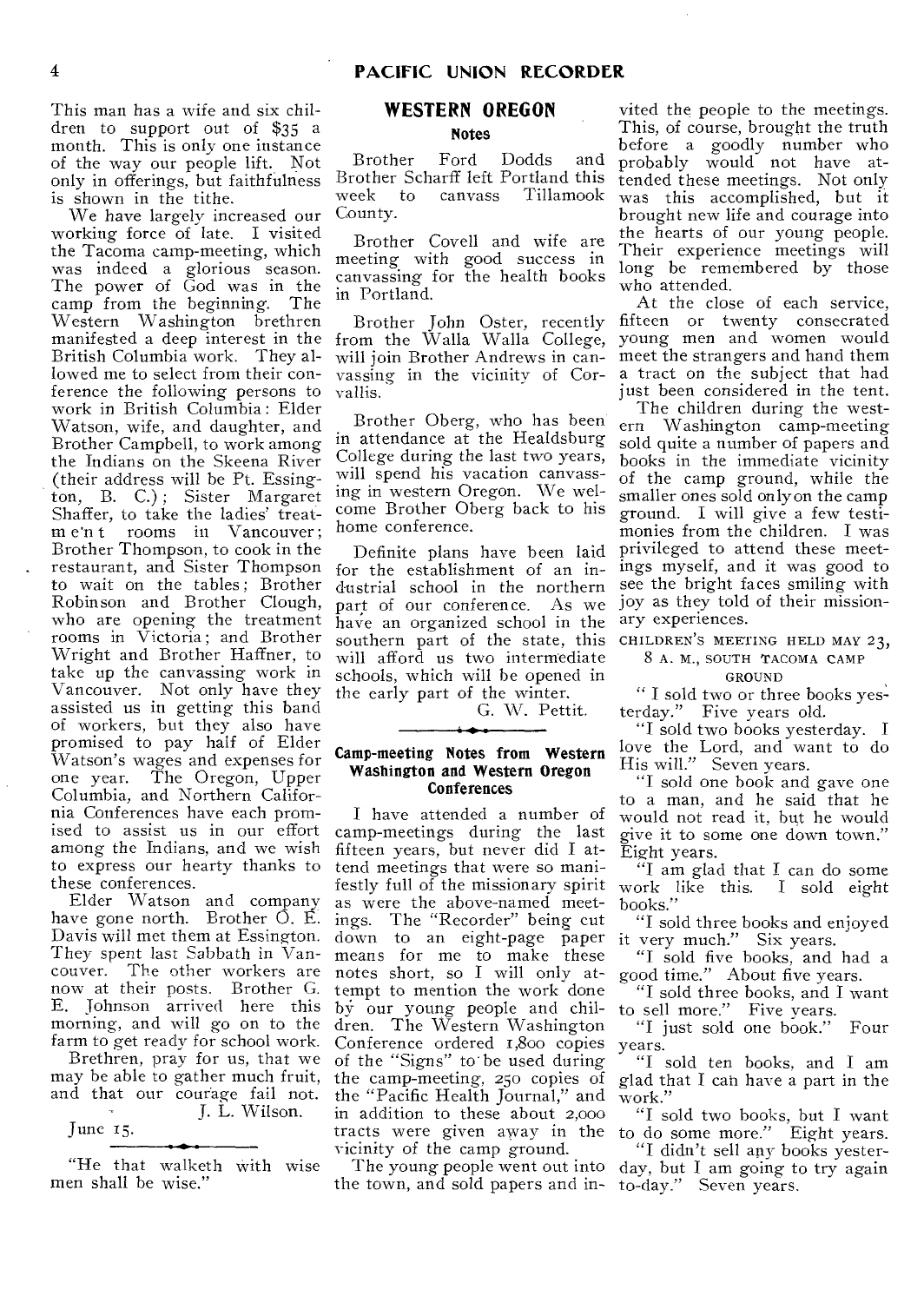and I am glad to have a part in the Lord's work." Four years.

"I sold quite a lot of books, but I don't know how many." Four years.

"I sold three books. I am glad I can work for Jesus." Ten years.

"I feel so glad that I can have a part in the Lord's work. I want to work for Him.'

One little boy, three years old, said that he had sold a little book.

The children sold about sixteen dollars' worth of books, tracts, and papers. Going from this meeting, my heart was encouraged, and I fully resolved to do more of the little things to help spead this message than I have ever done before.

The same work was carried on through the camp-meeting in western Oregon, although there were but few children on the camp ground. The work at this place was done mostly by the<br>young people. Brother Covell, Brother Covell, Brother Moran, and I went out at different times with the young people, distributed literature, and invited the people out to the meetings. Our young people left the camp ground full of courage, and, I believe, determined to go home and carry out this line of work during the coming year. The work done in the city of Corvallis by our young people left a lasting impression upon the hearts of .many, and. it gave courage to the laborers in our conference to note the zeal that they put into the work. I pray that the seeds sown may spring up and bear fruit.

G. W. Pettit.

#### Recommendations Adopted by the Western Oregon Conference

# At the Second Annual Session, Held at Corvallis, from May 26 to June 5,1904

## With Brief Notes

Inasmuch as there are yet unsold about two thousand copies of "Christ's Object Lessons," and inasmuch as we still recognize the obligation resting upon us to dispose of these; therefore,

"I sold three books yesterday, matter of laying plans to carry out this work be referred to the conference committee in connection with the agent appointed by the college.

> Note.—Prof. R. W. Brown, from the college, is in the conference now to take hold of this work with the several churches ; and we have associated with him Brother G. A. Larson, of Salem, to help add force to the movement, which we hope will result in soon clearing up this work in the Western Oregon Conference. These men will visit the churches and scattered members, and will take right hold with you to get your books among the people and the money in and applied on the college debts. So, when you see them coming, be ready for work, for that is what it means. Brethren and sisters, let us clear ourselves in this matter and be free.

Inasmuch as the amount of money voted to be raised one year ago to help in the expense of Walla Walla College has not been realized,

2. We recommend that we still recognize the obligation, and instruct the conference committee to take steps to raise the balance.

Note.—The following is a reprint of the recommendation which was passed in the conference a year ago, in regard to this special improvement fund for the college :—

"Whereas, The board of trustees of Walla Walla College has issued a call for an improvement fund of \$1,200, to be raised by subscription in the college district in order that improvements and repairs absolutely necessary to the welfare of the school may be made without incurring debt ; therefore,

"Resolved, That this conference approves the stand taken by the trustees of the college to keep free from debt, and commends to the favorable attention of the people this call for an improvement fund; and,

1. We recommend that the about \$400, by the circulation of under careful study and investi- "We recommend that the officers of the conference take steps to raise our share of this fund,

subscription papers, both upon this ground and among the<br>churches, scattered Sabbathchurches, scattered keepers, and friends of Christian education throughout the conference."

Now that the conference recognizes still this obligation, and the committee is instructed to take steps to raise this amount of money, your attention is called to this matter, and your co-operation solicited to redeem our pledge to the college. And while we will be blessed in it, the college will be greatly relieved to get the money.

3. We recommend the reading and consideration of the resolution passed one year ago in reference to intermediate schools.

Note.—The following is the recommendation adopted in the conference one year ago :—

"Whereas, There is a manifest obligation upon us toward the youth and young people of this conference to provide against their going to the world for further education after finishing the course provided in the church schools ; therefore,

"Resolved, That intermediate industrial schools to meet this obligation be established as soon as means are at hand for the enterprise, and all other things, in the judgment of the executive committee, favor the movement.

"We recommend that they be established on an industrial basis, and they be conference enterprises. Now, inasmuch as there is a very urgent demand for it in this conference, the executive committee, at a meeting on the camp ground at Corvallis, gave<br>this question considerable question considerable thought and study. It was decided that the time had fully come to make a start, even though it be a small one ; and that definite word be sent to our people in the conference that a school of this class would he opened to receive students this fall. A special educational committee, consisting of the following persons, was appointed to take the question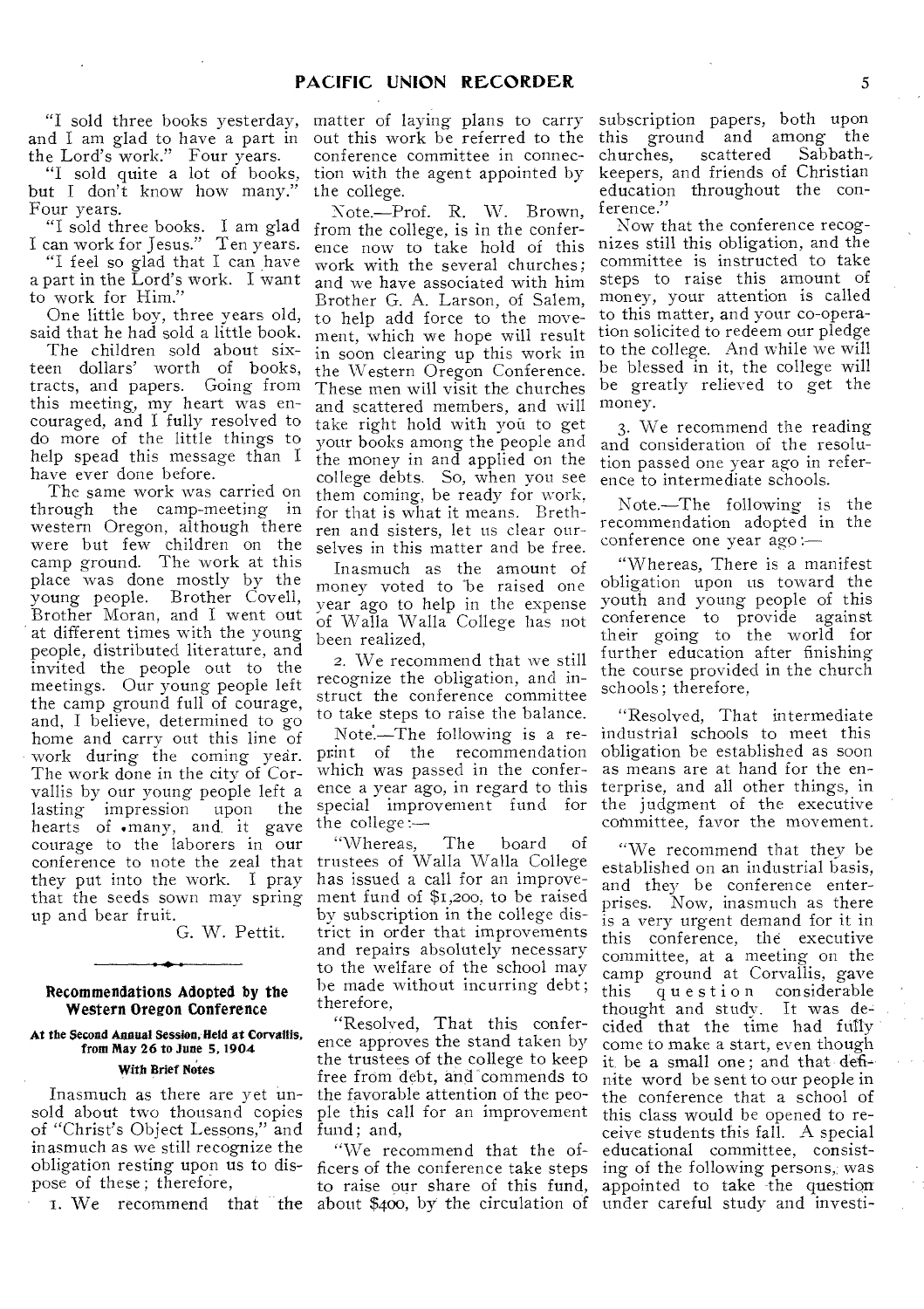funds, etc.: F. M. Burg, G. W. Pettit, and G. W. Reaser. It was further amended by adding "a decided that a circular letter be prepared by this committee and bath-schools, church schools, and sent to all the churches, giving<br>full information. So, with the full information. prospect of information being given in this way, we will pass this point without further note here. We earnestly solicit the hearty support of our people in this enterprise."

Inasmuch as there is a surplus of tithe in the conference, and that there is an urgent call for help in the southern field,

4. We recommend that this conference donate \$50o to pay the traveling expenses of Elder Webster and wife to that field, and *assist* in payment of salary for the first year; and that we donate \$200 to help in the Indian work in British Columbia. We also recommend that the balance be held in the conference treasury to meet any emergency that may tion came before the conference, our churches should bring this arise.

5. We recommend that the bylaws of the conference amended in the following particulars :—

(a) It shall be the duty of the executive committee of the conference to take the oversight of the business of the conference between sessions, and to fill all vacancies in the conference offices caused by death, resignation, or otherwise. This article is inserted in the by-laws as Section 8, and the section formerly numbered 8 now becomes number 9.

(b) That Section 9 of the bylaws be so amended as to read: "The first five members of the Executive Committee, in the order of their election, they being the principal officers of the Conference, as provided for in the preamble of the Articles of Incorporation of the Western Oregon Conference Association, shall constitute the Board of Trustees of that body."

6. We recommend that Article IV, Section 1, of the Constitution, word "five" and inserting in its vassing institutes held at various chasing tracts and other supplies

gation as to location, securing place the word "seven," and that times to educate workers for the this article and section be field and office Secretary of Sabyoung people's work."

> Whereas, The Lord commissions us to go into all the world with the Third Angel's Message and to finish this work ;

7. Resolved, That we recognize the importance of remembering the systematic weekly offerings for missions, and urge that this matter be often agitated in our churches,, lest it be overlooked, fields.

Note.—This resolution was enthusiastically discussed in the recommendation ; and if carried conference, everybody present taking a stand in support of much help to our laborers who it. This gives promise of the hearty support of the ten-cent-aweek plan in the Western Ore-panies are to begin work in difgon Conference. It happened to ferent parts of the conference imand so a "first-day offering" of over fifty dollars was taken for the work in foreign fields. We funds will come into the state sourge that all our conference laborers and church elders give special attention to the plan set forth in this recommendation, and endeavor to secure its adoption by all of our people.

question of the support of church schools be freely discussed in<br>open conference before any conference before any definite plan is decided upon.

Note.—The reader is here referred to recommendation No. 17, which came into the conference at a later meeting, setting forth a practicable plan for the support of the educational work in the conference.

be amended, striking out the our churches to enter the can- bath donations, to be used in pur-9. Resolved, That we ratify the action of the conference committee in accepting the proposition of the Pacific Press Publishing Company to take the immediate charge of the book business of this conference, with headquarters at Portland, Ore., and that we co-operate with them by encouraging suitable persons in of taking up regular fourth Sab-

book work.

Note.—The canvassing work referred to in this resolution is too large a question to deal with in the short space we have in this report, so we pass it now, with a promise to say more upon the important question in a later issue of the "Recorder."

and the work be retarded in the ceived from sale of such literature 10. We recommend that a fund be created to supply literature for the use of tent companies and conference laborers, for sale and free distribution ; and we further recommend that all moneys rebe returned to the fund.

be "first-day" when the resolu-mediately ; hence the officers of , Note.—This is an important out by our churches, will be very out to spread the truth in the various fields. Several tent comresolution before their church at the first opportunity, so that ciety to enable us to supply our laborers with our literature.

8. We recommend that the arrears to the amount of nearly it. We recommend that by cash donations and pledges the tent and camp-meeting fund be replenished, which fund is now in \$1,000.

> Note.—This \$i,000 deficit was largely reduced at a later meeting of the conference by the unanimous support of a sugges-<br>tion made by the chair. See tion made by the chair. special note at the close of this<br>report. Still, there is need of Still, there is need of money coming into the tent and camp-meeting fund to make up the deficit which remains, and for the purchase of new tents for field work, and also some more family tents.

> 12. We recommend that this conference appropriate \$400 to Walla Walla College toward a Bible teachers' salary.

13. Resolved, That we recommend to our churches the system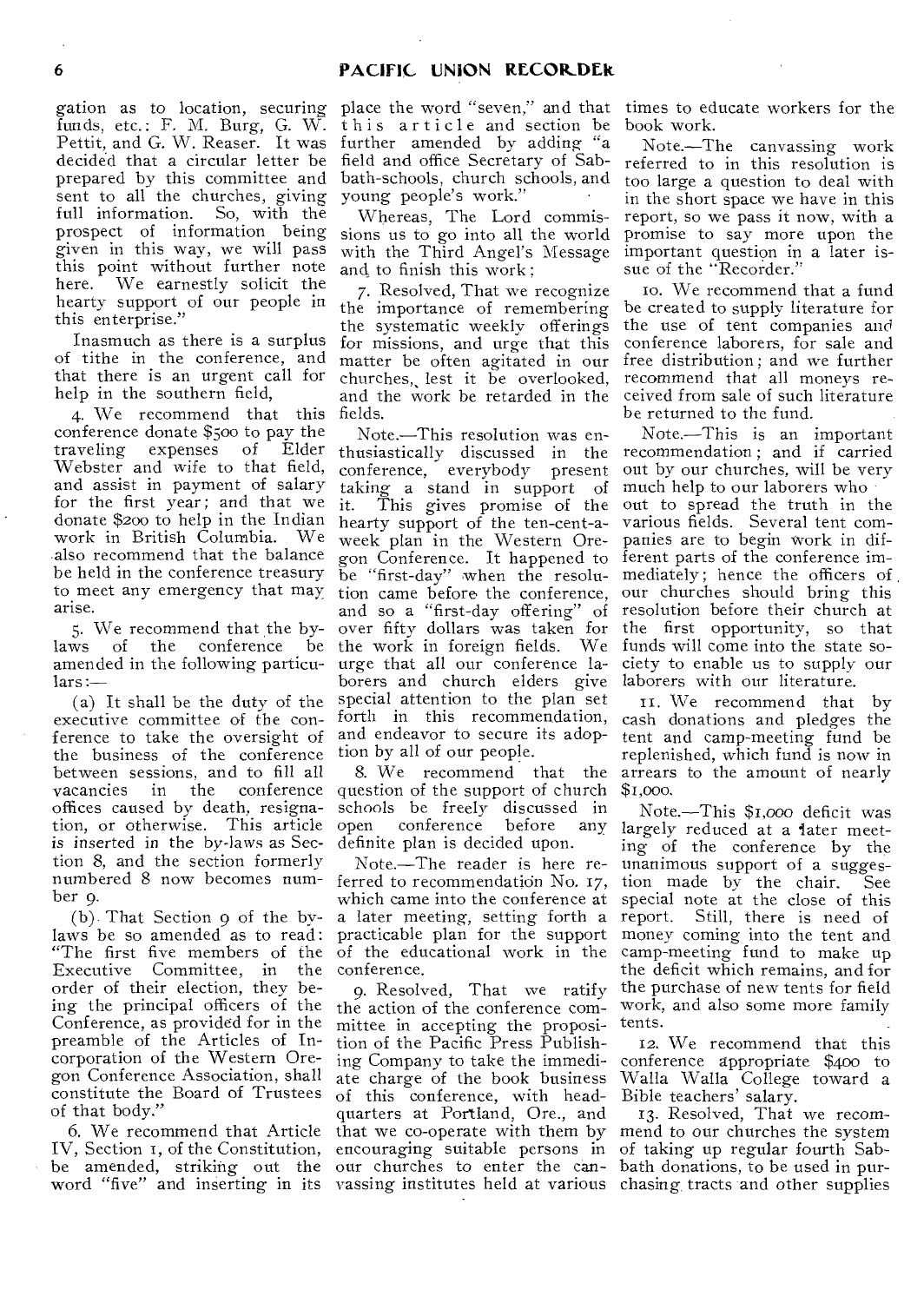for use in aggressive home missionary efforts.

Note.—This plan is in operation already in some of the churches, but the recommendation was adopted in the conference to bring about uniformity of action throughout the field.

Whereas, The "Pacific Union Recorder" is the recognized organ of our Union Conference, bearing each week to our people the progress of the cause of truth on this coast, and as such should be in every Seventh-day Adventist home in our territory; therefore,

14. Resolved, That the coming year we will endeavor to assist the "Recorder" it its mission (I) by sending in our subscriptions for it and soliciting others to do the same; (2) by sending frequent reports to its columns of our labors in the field and institutions, statistical reports, and other items of interest, endeavoring to use the paper as though it were published for, and in, our own field.

Note.—This needs no comment. All that is necessary is to say to our brethren and sisters, "Send in your subscriptions, and report frequently to the paper."

Whereas, There is a great need of laborers to carry the Third Angel's Message, which is to go to the world in this generation ;

15. We recommend that our college at College Place be requested to bend every energy to the development of laborers in distinctively Gospel lines.

16. We recommend that the members of our conference, and particularly the church officers, be requested to act as agents for the college in securing the attendance of consecrated young people who may be prepared for the missionary fields.

Note—"Pray ye therefore the Lord of the harvest that He will send forth laborers into the field."

> F. M. Burg, President. (Concluded next week.)

" 'I am debtor,' Paul declares, `both to the Greeks and to the barbarians; both to the wise and

the unwise.' So, also, are we. By all that has blessed our life above others, we are placed under obligation to every human being whom we might benefit."



## Fernando College

At the close of its second year, Fernando College held its first commencement, when a class of five were graduated. Four of these were from the normal course, and they will immediately begin labor in the church schools, having already had practical experience in 'teaching as a part of their normal training. The fifth member of the class was graduated from the tenth grade, in music.

The following is the commencement program:—

Hymn Congregation. Scriptural Reading

Professor Ballenger. Prayer Elder Adams. Chorus: "Lift up Your Heads." Address: "Opportunity"

Professor Giddings. Male Quartet: "Lead Thou Me  $\widetilde{\text{On}}$ "

Presentation of Diplomas

Elder Clarence Santee. Chorus: "Sound an Alarm." Benediction.

On Sabbath, May 21, Elder R. S. Owen delivered the baccalaureate sermon, in which success from the Christian's point of view and that of the world were vividly contrasted by a comparison of the lives of the apostle Paul and the Emperor Nero.

The students of the musical department, both vocal and instrumental, gave a recital Wednesday evening, May 25, under the direction of their instructor, Miss Edna Pincus.

The Spirit of the Lord triumphed in the hearts of the students to the close of the year, and they returned to their homes with blessings from their experiences in practical missionary work. Mrs. Frances Cameron.



## THE BOOK WORK

## Report of the Canvassing Work in the Upper Columbia Conference

#### For Three Weeks Ending June 4,1904

HOME HAND-BOOK

Hrs. Ord. Val. Helps Total A. D. Guthrie....122 98 \$511 25 \$3 50 \$514 75

LADIES' GUIDE

C. H. Allen. ......... 131 45 170 60 10 00 180 60

#### HOME HAND-BOOK

T. G. Johnson...... 92 22 95 00 55 00 15o 00

PROPHECIES OF JESUS AND HOME HAND-BOOK

G. S. Garner......... ... 9 45 25 ....... 45 25

| L. B. Ragsdale $32$ | $\boldsymbol{A}$ | 5.00                              | II 50 17 75 | 29 25 |
|---------------------|------------------|-----------------------------------|-------------|-------|
| Edwin Sargeant 30   | $\mathbf{2}$     |                                   | 6 00        | II OO |
|                     | Δ                |                                   | II 00 I 60  | 12 60 |
|                     |                  | 413 184 \$849 60 \$93 85 \$943 45 |             |       |

#### Western Washington

#### For Four Weeks Ending May 27

GREAT CONTROVERSY

Hrs. Ord. Val. Helps Total G. H. Beermann... 36 6 \$15 5o \$16 co \$31 5o

#### British Columbia

#### For Four Weeks Ending May **16**

COMING KING

Esther Burkman.116 114 \$115 00

#### California

#### For the Week Ending June 1, 1904

| Agent                             | Time | Book Ord. Value |     |                    |
|-----------------------------------|------|-----------------|-----|--------------------|
|                                   |      |                 |     | $8\frac{1}{3}5000$ |
| W. R. Beatty 6 Hrs. Desire 6      |      |                 |     | 37.50              |
| Walter Harper 6 Days P. & P.      |      |                 | 60. | 165 00             |
| Mrs J. L. McGee 5} Days           |      | Desire          | 23  | 143 75             |
| H. M. Hiatt & Wife, 5 Days Desire |      |                 | 20  | 135 00             |
|                                   |      |                 | 124 | \$53125            |

REPORT FOR THE MONTH OF MAY

#### HOME HAND-BOOK

|                                            |  |   | Hrs. Ord. Value.   |       |  |  |  |  |
|--------------------------------------------|--|---|--------------------|-------|--|--|--|--|
| Ira Workman 54 39 \$178 75                 |  |   |                    |       |  |  |  |  |
| LADIES' GUIDE                              |  |   |                    |       |  |  |  |  |
| Mrs. C. E. Halliday95 7                    |  |   |                    | 23 00 |  |  |  |  |
| Ira Workman                                |  | Г |                    | 350   |  |  |  |  |
| GREAT CONTROVERSY                          |  |   |                    |       |  |  |  |  |
| F. E. Fairchild29 9                        |  |   |                    | 25 25 |  |  |  |  |
| VEGETARIAN COOK BOOK                       |  |   |                    |       |  |  |  |  |
| Mrs. L. L. Slayter $9 \quad 7$             |  |   |                    | 525   |  |  |  |  |
| Total $\ldots \ldots \ldots \ldots 178$ 63 |  |   | $$235.75$<br>61.20 |       |  |  |  |  |
| Miscellaneous Sales                        |  |   |                    |       |  |  |  |  |